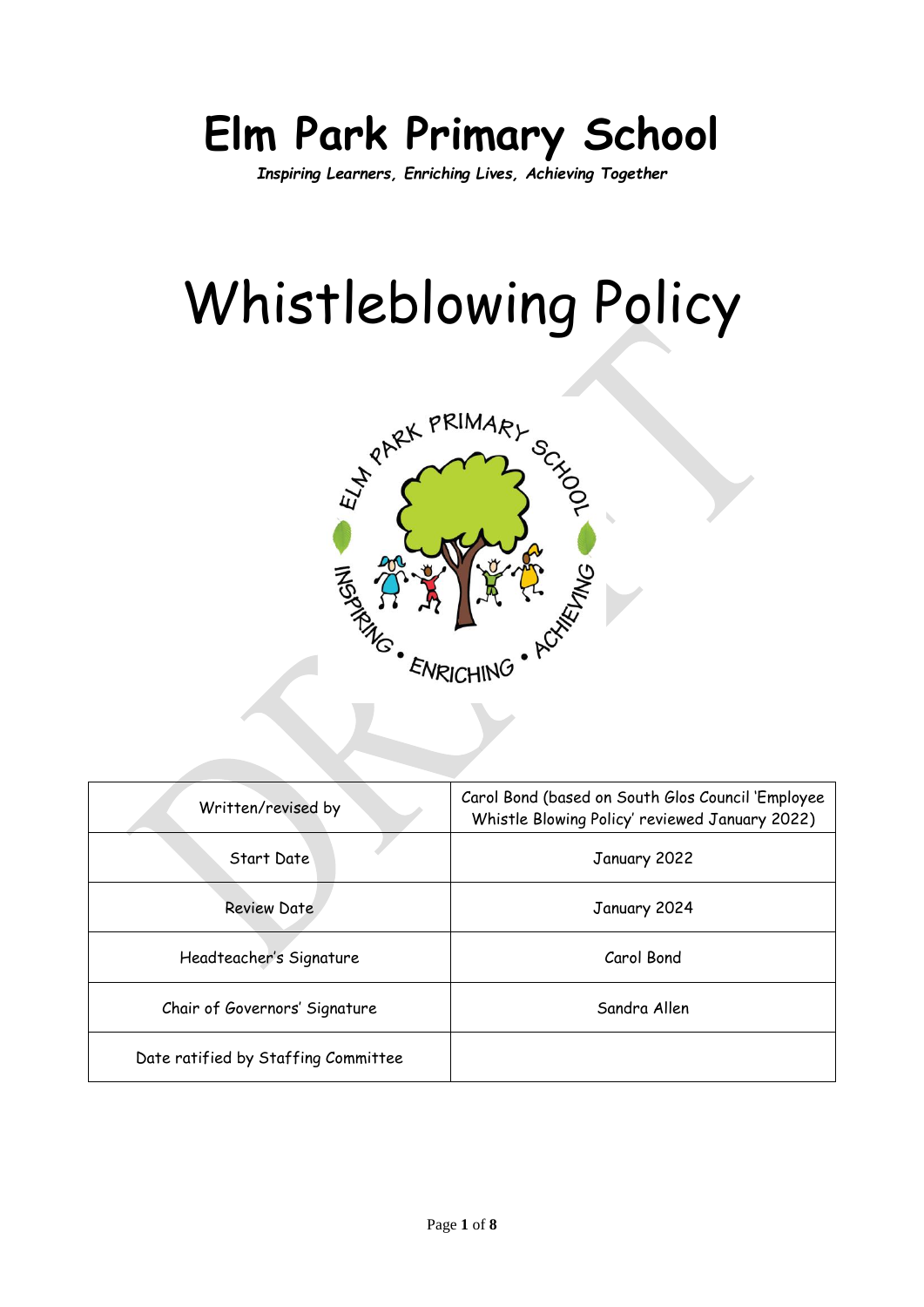#### **Equality Impact Assessment (EIA) Part 1: EIA Screening**

| <b>Policies, Procedures or</b> | Whistleblowing | <b>DATE:</b>            | 03.01.2022 |
|--------------------------------|----------------|-------------------------|------------|
| <b>Practices:</b>              | Policy         |                         |            |
| <b>EIA CARRIED OUT BY:</b>     | C Bond         | <b>EIA APPROVED BY:</b> |            |

#### **Groups that may be affected:**

| Are there concerns that the policy could have a                                                           | Existing or       | Existing or potential for a |
|-----------------------------------------------------------------------------------------------------------|-------------------|-----------------------------|
| different impact on any of the following groups?                                                          | potential adverse | positive impact             |
| (please tick the relevant boxes)                                                                          | impact            |                             |
| Age (young people, the elderly; issues surrounding<br>protection and welfare, recruitment, training, pay, |                   |                             |
| promotion)                                                                                                |                   |                             |
| <b>Disability</b> (physical and mental disability, learning                                               |                   |                             |
| difficulties; issues surrounding access to buildings,                                                     |                   |                             |
| curriculum and communication)                                                                             |                   |                             |
| Gender reassignment                                                                                       |                   |                             |
| Marriage and civil partnership                                                                            |                   |                             |
| <b>Pregnancy and maternity</b>                                                                            |                   |                             |
| Race                                                                                                      |                   |                             |
| Religion and belief (practices of worship, religious                                                      |                   |                             |
| or cultural observance, including non-belief)                                                             |                   |                             |
| <b>Gender identity</b>                                                                                    |                   |                             |
| <b>Sexual orientation</b>                                                                                 |                   |                             |

Any adverse impacts are explored in a Full Impact Assessment.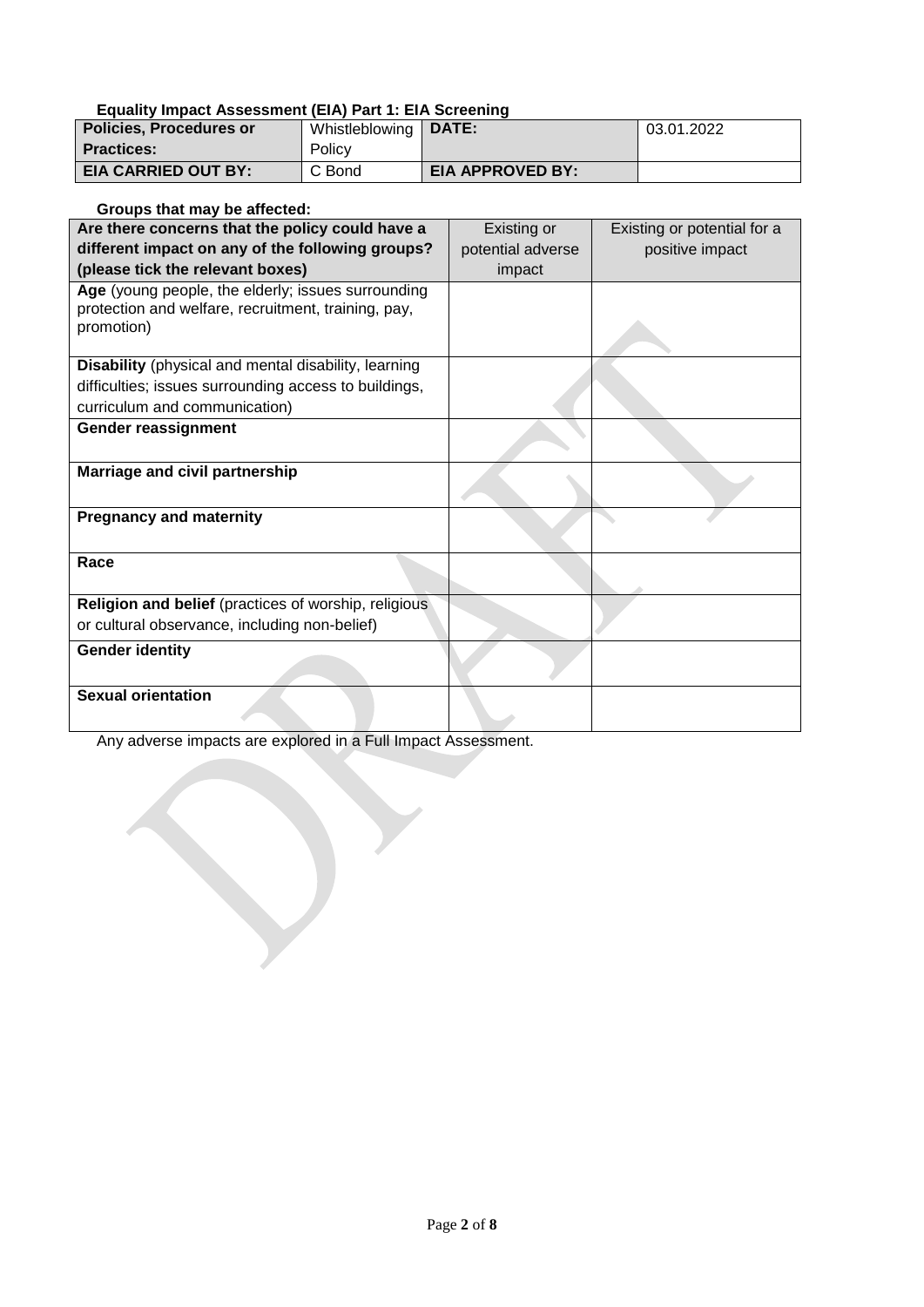South Gloucestershire Council. Whistle-Blowing Policy.

This policy sets out the process for protected disclosures of information where employees and other workers/suppliers/volunteers have reasonable belief that there is serious malpractice. This applies to:

- all council employees and other workers, including temporary and agency staff, trainers, volunteers, consultants, contractors and councillors.
- Also to all volunteers and employees of organisations who work in partnership with the council.
- Suppliers should raise any issues with the Client Officer, or if not appropriate, the council's Head of HR.

This policy will be made available to all of the above.

Members of the public should pursue complaints about services through the council's complaints procedure. The policy will be subject to a formal review on a two-yearly basis by the Head of HR. Updated Nov 2020

# Contents. • Policy; • Procedure; • Responsibilities.

# Whistle-Blowing Policy

1. The council's Code of Conduct makes it clear employees are expected to raise serious concerns they have regarding aspects of work, practices which affect the integrity of the council, the safety of its employees or the general public. The council equally encourages those working with us who may not be employees, to come forward and raise concerns of this nature.

2. Allegations should only be raised under this policy if there is reasonable belief the disclosure is in the public interest. 'Public interest' means anything affecting the rights, health, or finances of the public at large.

3. The council promotes a culture of openness but recognises that 'blowing the whistle' can be difficult, particularly concerns about the possibility of victimisation. Such fears are understandable; this policy provides advice about the protections offered by the Public Interest Disclosure Act (PIDA). The Act protects workers from detrimental treatment or victimisation if, in the public interest, they blow the whistle.

4. As stated in paragraph 1 above individuals who are working with the Council, but who are not employed by the Council are encouraged to raise concerns. These individuals do not benefit from the protections contained in the PIDA that are afforded to workers. In these circumstances the Council will consider what reasonable measures it can take to ensure a person making a disclosure is treated fairly and is not disadvantaged as a result of a disclosure.

5. Whistle-blowers are encouraged to include their name when making an allegation. Anonymous allegations will be investigated but are less powerful and more difficult to act on.

6. This policy is not a substitute for other council policies regarding matters such as personal grievances, bullying and harassment, health and safety, safeguarding issues (children and/or adults) or complaints. It should not be used to raise issues relating to employee's terms and conditions of service.

### Scope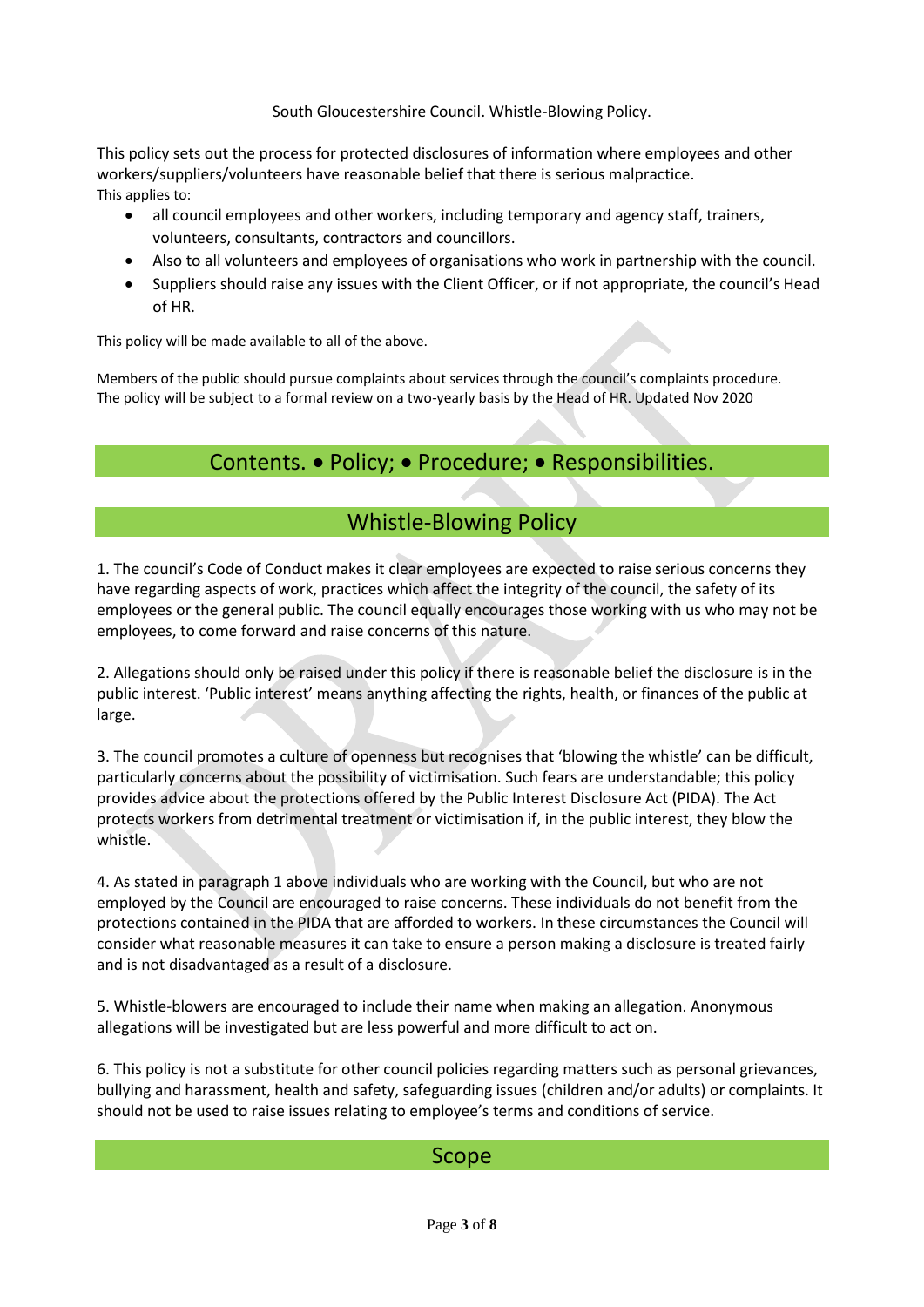This policy applies to:

- all council employees and
- other workers, including freelance staff, temporary and agency staff, trainers, volunteers, consultants,
- Contractors and
- Councillors
- Teachers and employees in schools.

The council recognises in the case of school based employees many decisions-making responsibilities lie with the governing body, and in Voluntary Aided schools the governing body not the council is the employer. It is expected that the governing body will be committed to support the council's approach to cases of whistle-blowing set out in this policy. Voluntary Aided schools may have their own whistleblowing policy.

What can be raised as whistle-blowing?

The law protects individuals who make particular disclosures known as 'protected disclosures' against dismissal or any detriment. You are protected by law if you blow the whistle regarding any of the following:

- A criminal offence, e.g. fraud
- Health and safety risks where someone could be in danger
- Risk or harm to the environment
- Miscarriages of justice
- The organisation is breaking the law
- You believe serious wrongdoing is being covered up

Some examples of the above are:

- Use of unsafe equipment or unsafe working methods
- Employment of illegal immigrants
- Concealing a chemical spillage

 Financial irregularities including fraud, corruption or unauthorised use of public funds, False returns to HMRC;

- Bribery
- Sexual, racial, physical or other abuse of service users;
- Other causes of malpractice, negligent, unprofessional or unethical behaviour;
- The conduct of contractors and/or suppliers to the council.
- Concealment of any of the above.

The following are not considered to be whistle-blowing – so the protection and this policy do not apply: Personal grievances (e.g. bullying and harassment, discrimination) – these are not covered by the whistleblowing legislation unless there is an impact on the public interest. If it's unclear which policy to raise an issue under please contact HR Casework & Change for advice.

- Conduct issues (e.g. a colleague is abusing the flexi time system)
- Complaint for example poor service

 Misappropriation e.g. poor financial practice that is unlikely to affect the public interest. Refer to [auditfraud@southglos.gov.uk](mailto:auditfraud@southglos.gov.uk)

### Procedure

1. How to 'blow the whistle'

1.1 Initially raise the concerns with your line manager or Head Teacher. Alternatively:

- the Chair of the Governing Body or South Gloucestershire Councils Head of HR
- Departmental Director
- Head of Legal Service Monitoring Officer

1.2 It should be clear that the concern/allegation is being raised under the Whistle Blowing policy.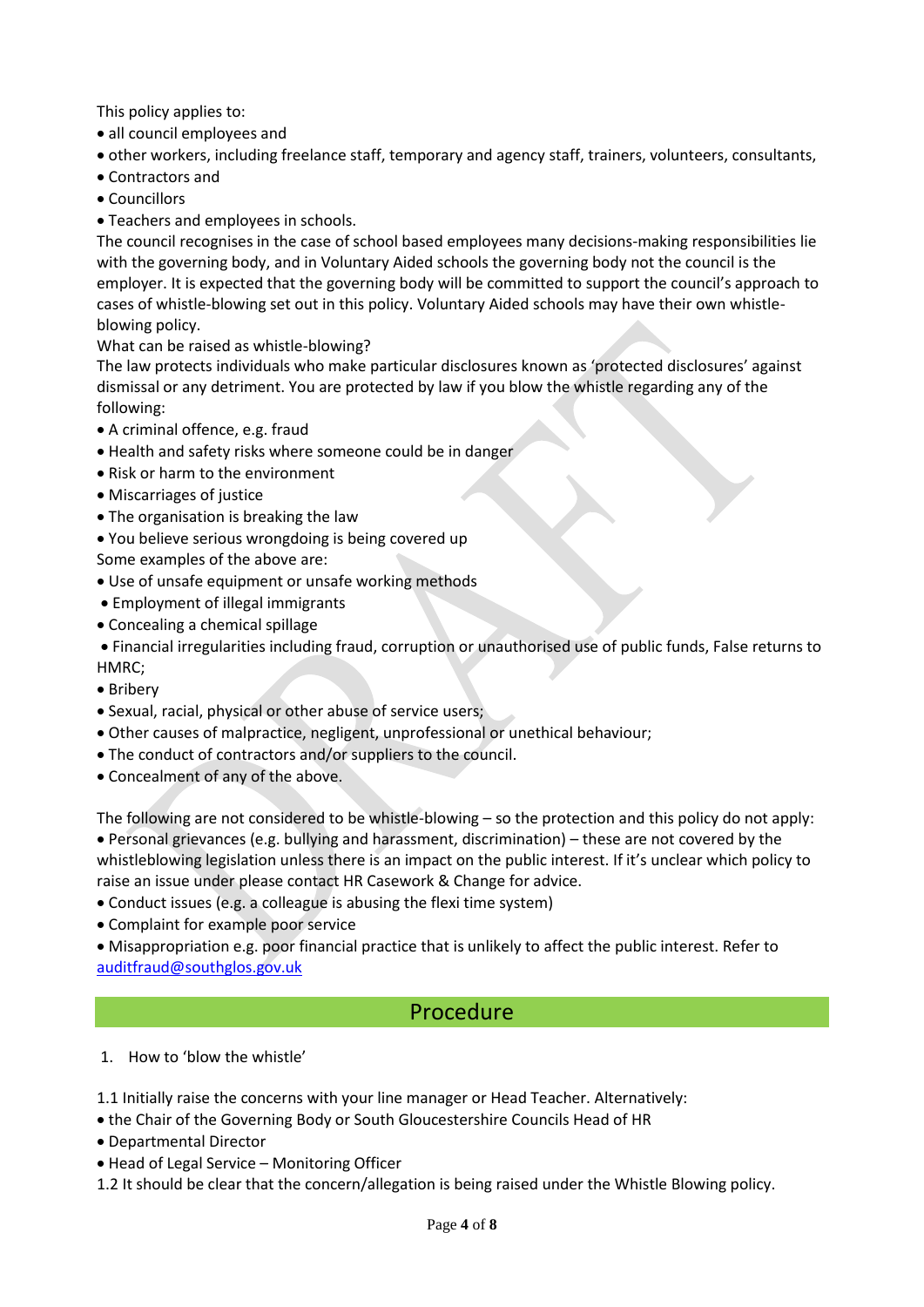Complaints, grievances or safeguarding concerns about adults/children issues should be raised under those specific procedures and by contacting the council's Local Authority Designated Manager (LADO) for children's or the adult safeguarding team (For further details on the process for reporting allegations please see the [South West Child Protection Proceduresc](http://www.proceduresonline.com/swcpp/southglos/p_alleg_against_staff.html)all the Local Authority Designated Officer (LADO) 01454 86850[8 lado@southglos.gov.uk](mailto:lado@southglos.gov.uk) ).

1.3 All whistle-blowing cases must be registered immediately by the manager/Head Teacher with the Head of HR. In cases of financial irregularity e.g. fraud, corruption or unauthorised use of public funds, the Head of HR will contact the councils Audit Manager.

1.4 The Head of HR will contact the following as appropriate (if they are not already aware) to inform them of the allegation:

- Departmental Director;
- Governing Body;
- Monitoring Officer and Head of Legal & Democratic Services;
- Chief Executive.

1.5 In some situations, the whistle-blower may want advice from and/or involve a colleague or trade union representative. They may also be present during any subsequent interview or meeting.

1.6 The council will take the following into account when considering anonymous allegations:

- The seriousness of the matter raised.
- The credibility of the allegation.
- The likelihood of obtaining information which could confirm the allegation.

#### 2. Schools

2.1 Schools must notify South Gloucestershire Council's Head of HR of any whistleblowing.

2.2. The Head of HR will inform the school if the case should be considered by for example the Director of Children's Adults and Health (CAH) or the Chief Executive, rather than the Governing body.

#### 3. Response

3.1 The Head of HR or governing body will write to the complainant within 10 working days of the concern being raised to acknowledge receipt and explain what will happen next.

3.2 Depending on the nature of the allegation, arrangements will be made for the matter to be:

 Investigated internally by departmental management, Internal Audit or a senior manager from another department, and/or:

Investigated by an external investigator with or without an internal investigator.

The Director or the governing body may, with agreement by the Head of HR, commission the

investigation to be undertaken by an appropriate and suitably qualified independent consultant.

Referred to the External Auditor to be investigated; and/or

Referred to the appropriate external enforcement agency e.g. Health and Safety Executive,

Environmental Agency, Police or the appropriate Government Department.

3.3 In some cases the problem may be resolved without the need for an investigation for example if urgent action is needed to secure relevant information or to protect the safety of individuals, action will be taken immediately.

### 4. Investigation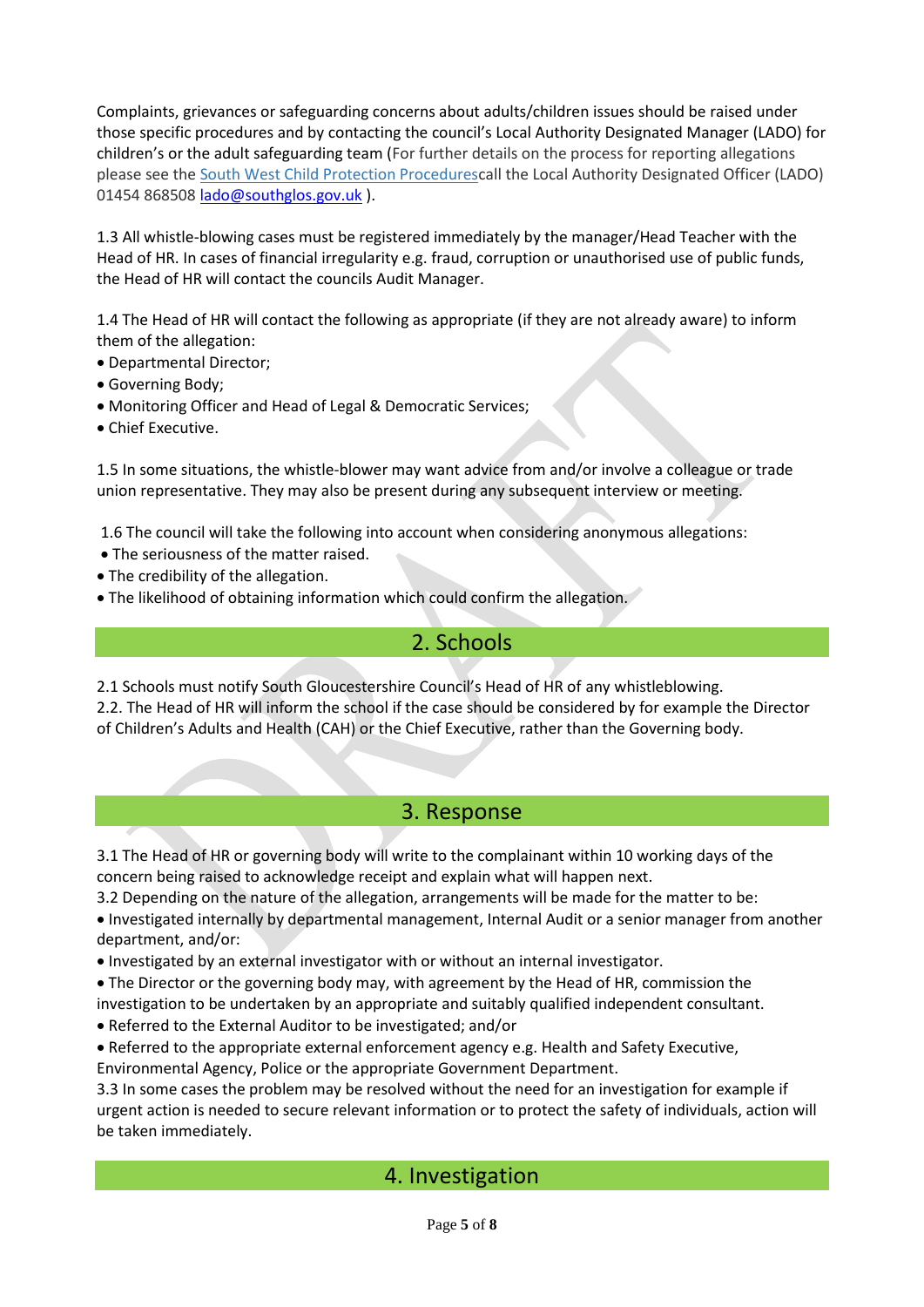4.1 If necessary an investigation will be carried out to discover the facts/any evidence to support the allegation or otherwise.

4.2 Within 20 working days of the allegation being made the investigating officer will inform the person raising the concern what action is being taken and likely timescales. Feedback will be provided on an agreed and regular basis.

### 5. Support

5.1 An individual will be identified to provide support and information to the whistleblower throughout the investigation and any subsequent developments.

5.2 If appropriate employees being investigated will be provided with support from a contact/liaison officer.

5.3 If the whistle-blower feels victimised or harassed as a result of raising a concern they should advise the person identified in 5.1 and/HR Policy and Operations at [hrpolicyandoperations@southglos.gov.uk](mailto:hrpolicyandoperations@southglos.gov.uk) 5.4 Concerns arising as a result of 'blowing the whistle' can be raised with the charity Protect (previously Public Concern at Work) on 020 3117 2520 or email: [whistle@protect-advice.org.uk](mailto:whistle@protect-advice.org.uk)

### 6. The Outcome

6.1 Following the investigation the Director/governing body will:

 Determine as soon as possible whether any temporary arrangements made to support the investigation e.g. suspension, can be ceased;

 Determine whether or not there is a case to answer based on the facts provided within the investigation report;

If applicable, arrange a formal hearing to which the employee will be invited.

6.2 Subject to any legal constraints, the council will inform the whistle-blower of the outcome of the investigation e.g. evidence was found to support the allegation/or not.

6.3 If the whistle-blower, is dissatisfied with the outcome, they should write to the council's Chief Executive outlining their concerns.

# 7. External disclosures

7.1 Normally before making an external disclosure the internal whistle-blowing procedure will have been followed.

7.2 If the whistle-blower is dissatisfied with the council's response through its internal procedures, the following external organisations can be contacted as appropriate:

- Environment Agency;
- External Auditor;
- Health & Safety Executive;
- Care Quality Commission (CQC);
- **Ofsted**
- Other workers and suppliers

7.3 When other workers or suppliers blow the whistle the same procedure should be followed as covered in this document.

7.4 If you are unsure who to raise your concern with please contact HR Policy and Operations at [hrpolicyandoperations@southglos.gov.uk](mailto:hrpolicyandoperations@southglos.gov.uk)

# 8 Malicious whistleblowing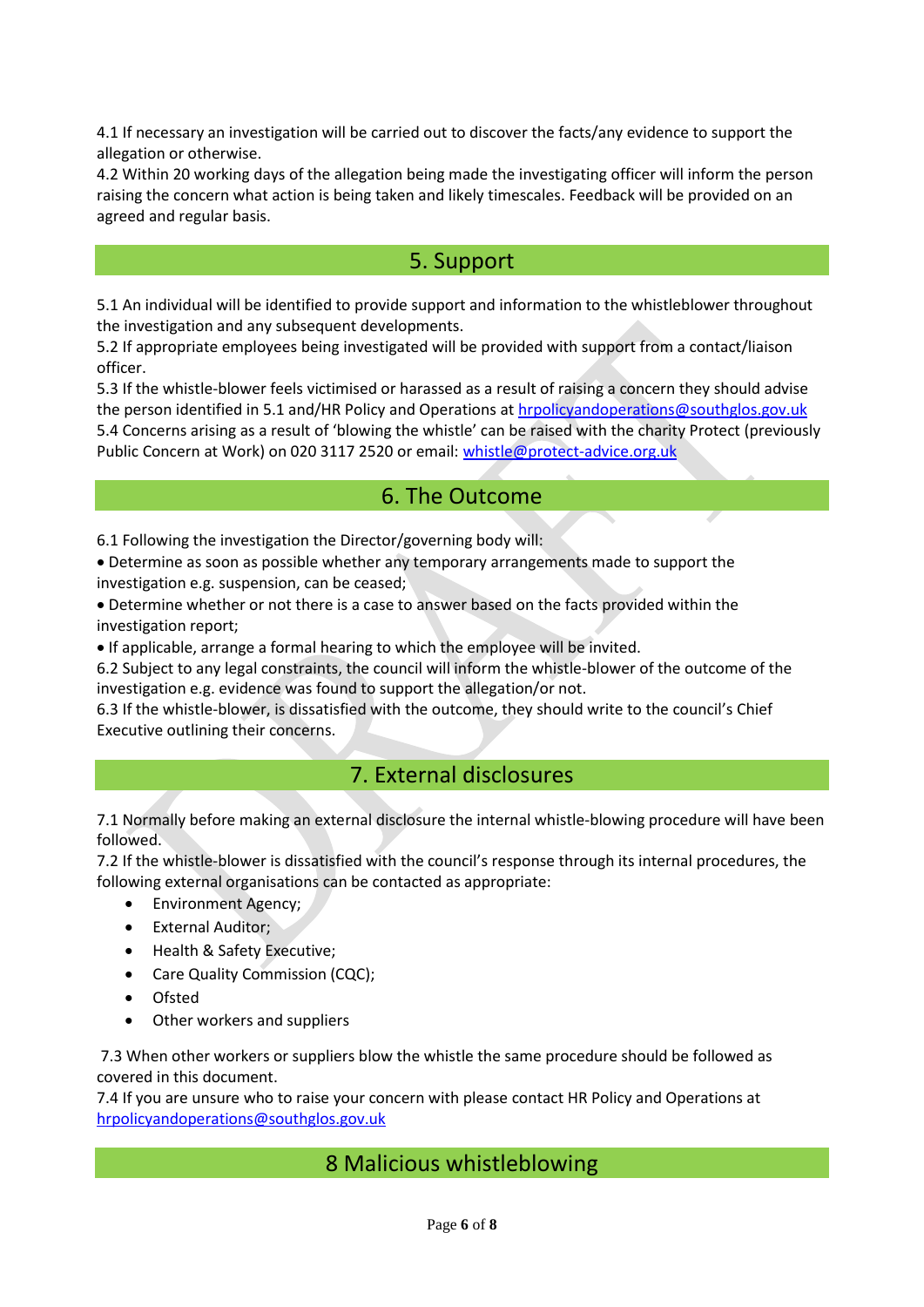8.1 If allegations are found to be malicious/not in good faith disciplinary action may be taken which could result in dismissal/ending of working relationship.

8.2 Please note if you have raised a concern in good faith you will not be subject to any detrimental action even if your allegations are unproven.

#### Responsibilities

Managers:

 Ensure their staff (including agency staff, contractors, volunteers, consultants, etc.) are aware of and follow council financial, health and safety and other procedures;

 Register whistle-blowing cases brought to their attention immediately with the Head of HR; and as appropriate Safeguarding, Internal Audit.

Provide support to any employee making a whistle-blowing complaint. Head of HR

 The Head of HR has overall responsibility for overseeing the whistle-blowing procedure and agreeing actions;

- Respond to the whistle-blower within 10 working days of the concern being raised;
- Inform the relevant Departmental Director/Governing Body with details
- Advise and guide Director/Governing Body
- Inform others i.e. Head of Legal/Monitoring Officer as appropriate.

 Work jointly with Director/Governing Body to appoint investigators, and agree terms of reference if required.

Directors/Governing Body

- Notify the Head of HR of cases of whistle-blowing.
- Respond to whistle-blowing submissions positively within the timescales set out within this policy.
- Decide if an investigation is required.
- Identify investigators.
- Commission report and determine the terms of reference.
- Assess content of investigation report.
- Agree outcomes/action(s).

#### Employees

 Raise serious concerns about aspects or work or practices which affect the integrity of the council or the safety of employees or the public.

Human Resources

HR Policy and Operations to record and assist with whistle-blowing procedural issues as appropriate.

 HR Casework & change may provide support with investigations as appropriate and work with the trade unions as appropriate.